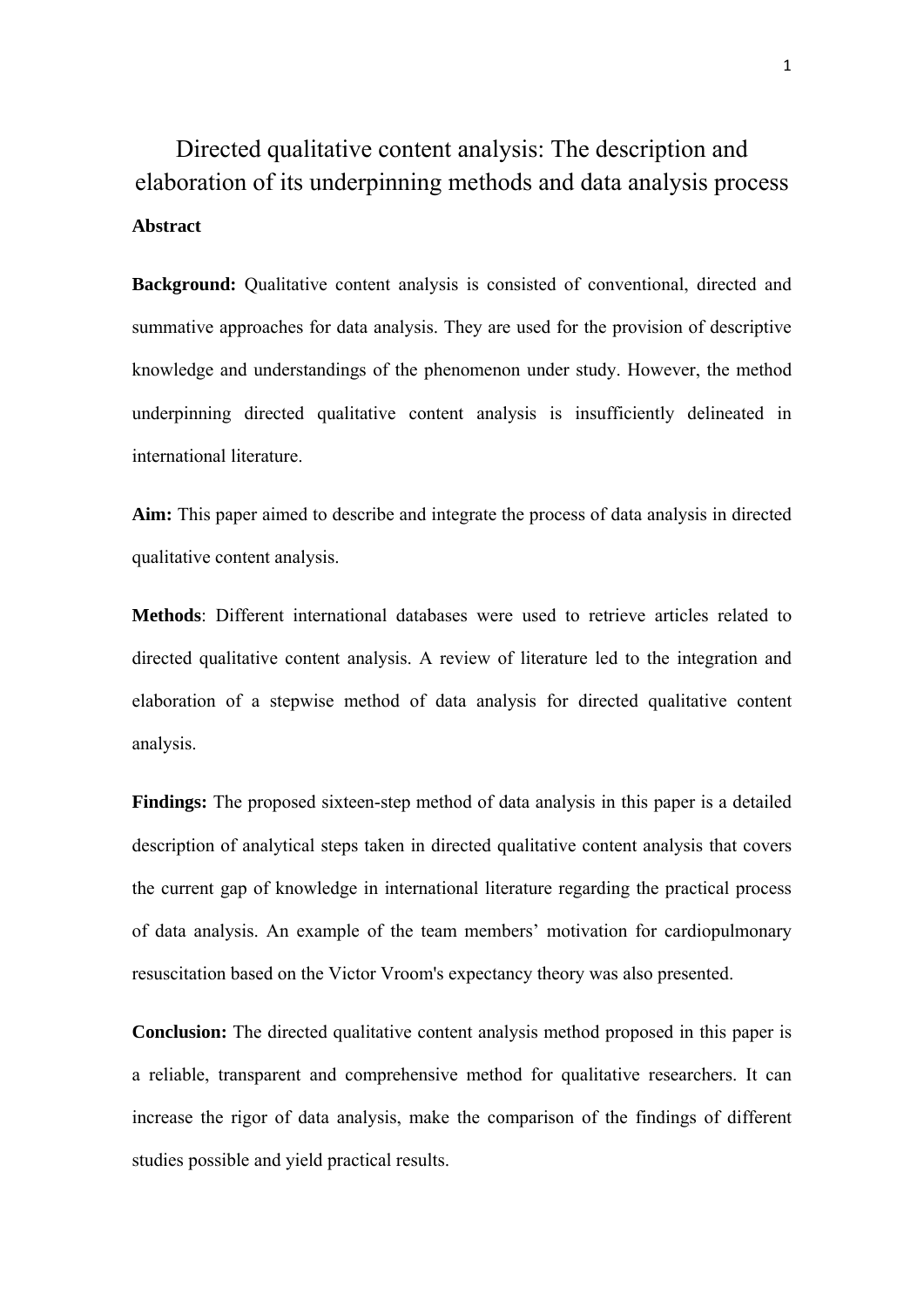**Keywords:** qualitative content analysis, directed content analysis, deductive content analysis, qualitative research.

#### **Introduction**

Qualitative content analysis (QCA) is a research approach for the description and interpretation of textual data using the systematic process of coding. The final product of data analysis is the identification of categories, themes and patterns (Elo and Kyngäs, 2008; Hsieh and Shannon, 2005; Zhang and Wildemuth, 2009). Researchers in the field of healthcare commonly use QCA for data analysis (Berelson, 1952). QCA has been described and used in the first half of the 20th century (Schreier, 2014). The focus of QCA is the development of knowledge and understandings of the study phenomenon. QCA as the application of language and contextual clues for making meanings in the communication process requires a close review of the content gleaned from conducting interviews or observations (Downe‐Wamboldt, 1992; Hsieh and Shannon, 2005).

QCA is classified to conventional (inductive), directed (deductive) and summative methods (Hsieh and Shannon, 2005; Mayring, 2000; Mayring, 2014). Inductive QCA as the most popular approach of data analysis helps with the development of theories, schematic models or conceptual frameworks (Elo and Kyngäs, 2008; Graneheim and Lundman, 2004; Vaismoradi et al., 2013, 2016), which should be refined, tested or further developed by using directed qualitative content analysis (Elo and Kyngäs, 2008). Directed qualitative content analysis is a common method of data analysis in healthcare research (Elo and Kyngäs, 2008), but insufficient knowledege is available about how this method is applied (Elo and Kyngäs, 2008; Hsieh and Shannon, 2005). This may hamper the use of directed qualitative content analysis by novice qualitative researchers and account for a low application of this method compared with the inductive method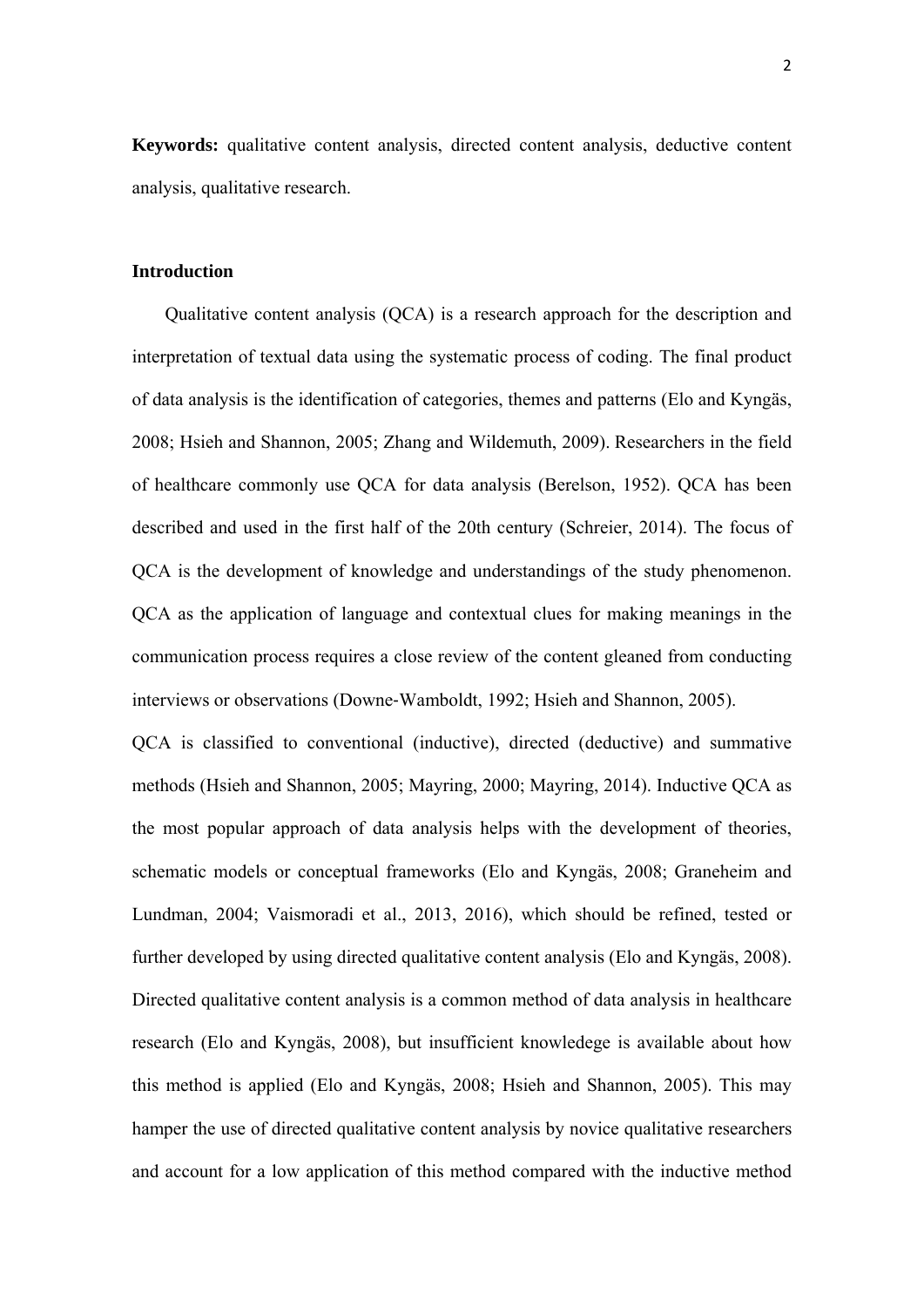(Elo and Kyngäs, 2008; Mayring, 2000). Therefore, this paper aimed to describe and integrate methods applied in directed qualitative content analysis.

#### **Methods**

International databases such as PubMed [including Medline], Scopus, Web of Science and ScienceDirect were searched for retrieving articles related to QCA and directed qualitative content analysis. The use of keywords such as 'directed content analysis', 'deductive content analysis' and 'qualitative content analysis' led to 13738 potentially eligible articles. Applying inclusion criteria such as 'focused on directed qualitative content analysis' and 'published in peer-reviewed journals', and removal of duplicates ended with 30 articles. However, only two of these articles dealt with the description of directed qualitative content analysis in terms of the methodological process. Ancestry and manual search within these 30 articles revealed the pioneers of description of this method in international literature. Therefore, more search on articles written and published by the method's pioneers led to 4 more articles and one monograph dealing with directed qualitative content analysis (Figure 1).

Lastly, the authors of this article integrated and elaborated a comprehensive and stepwise method of directed qualitative content analysis based on the commonalities of methods discussed in the included articles. Also, the experiences of the authors of this paper in the field of qualitative research were incorporated into the suggestion of a stepwise method of data analysis for directed qualitative content analysis (Table 1).

#### **Findings**

While the included articles about directed qualitative content analysis were the most cited ones in international literature, none of them provided sufficient details with regard to how conduct the data analysis process. This might hamper the use of this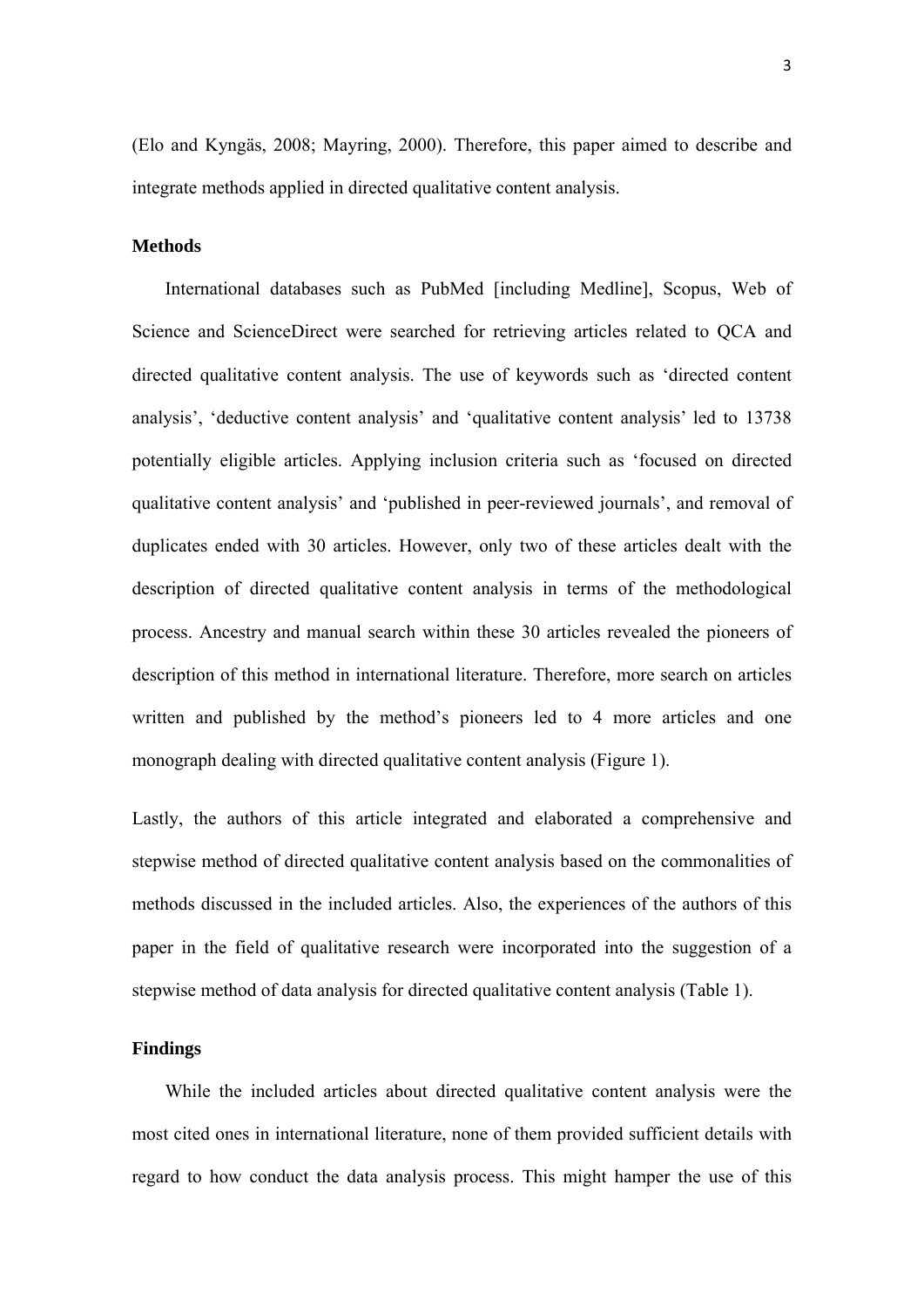method by novice qualitative researchers and hinder the application of this method by nurse researchers compared with inductive qualitative content analysis.

# **The methods suggested for directed qualitative content analysis in international literature**

#### *The method suggested by Hsieh and Shannon (2005)*

Hsieh and Shannon (2005) developed two strategies for conducting directed qualitative content analysis. The first strategy was consisted of reading textual data and highlighting those parts of the text that, at the first impression, appeared to be related to the predetermined codes dictated by a theory or prior research finding. Next, the highlighted texts would be coded using the predetermined codes.

As for the second strategy, the only difference lied in starting the coding process without primarily highlighting the text. In both analysis strategies, the qualitative researcher should return to the text and perform reanalysis after the initial coding process (Hsieh and Shannon, 2005). However, the authors of this paper believe that this strategy provides an opportunity for recognizing missing texts related to the predetermined codes and also newly emerged ones. It also enhances the trustworthiness of findings.

As an important part of the method suggested by Hsieh and Shannon (2005), the term 'code' was used for the different levels of abstraction, but a more precise definition of this term seemed crucial. For instance, they stated that "data that cannot be coded are identified and analyzed later to determine if they represent a new category or a subcategory of an existing code." (p. 1282)

It seemed that the first word 'code' in the above sentence indicated the lowest level of abstraction, that could be achieved instantly from raw data. However, the word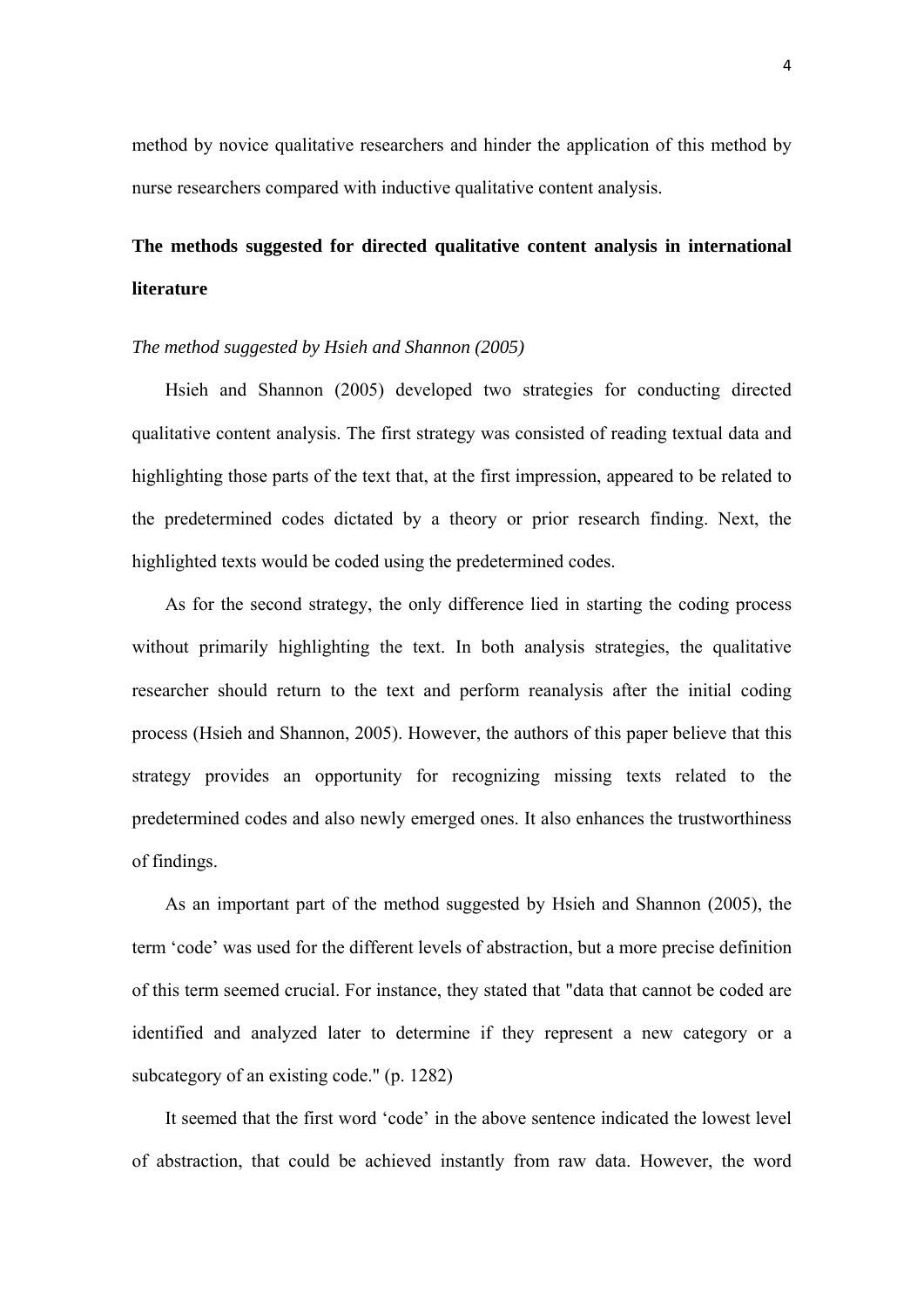'code' at the end of the sentence referred to a higher level of abstraction, because it represented a category or subcategory.

Furthermore, the interchangeable and inconsistent use of the words 'predetermined code' and 'category' could be confusing to novice qualitative researchers. Moreover, Hsieh and Shannon (2005) did not specify exactly which parts of the text whether highlighted, coded, or the whole text should be considered for the reanalysis of the text after the initial coding process. Such a lack of specification run the risk of missing the content during the initial coding process, especially if the second review of the text was restricted to highlighted sections. One final important omission in this method was a lack of an explicit description of the process through which newly codes during the reanalysis of the text were emerged. Such a clarification was crucial, because the detection of subtle links between newly emerging codes and the predetermined ones was not straightforward.

#### *The method suggested by Elo and Kyngäs (2008)*

Elo and Kyngäs (2008) suggested 'structured' and 'unconstrained' methods for directed qualitative content analysis. Accordingly, after determining the 'categorization matrix' as the framework for data collection and analysis during the study process, the whole content would be reviewed and coded. The use of the unconstrained matrix allowed the development of some categories inductively by using the steps of 'grouping', 'categorization' and 'abstraction'. The use of a structured method required a structured matrix upon which data was strictly coded. Hypotheses suggested by previous studies often were tested using this method (Elo and Kyngäs, 2008).

The authors of this paper believe that the label of 'data gathering by the content' in the unconstrained matrix path can be misleading. It refers to the data coding step rather than data collection. Also, in the description of the structured method, there is an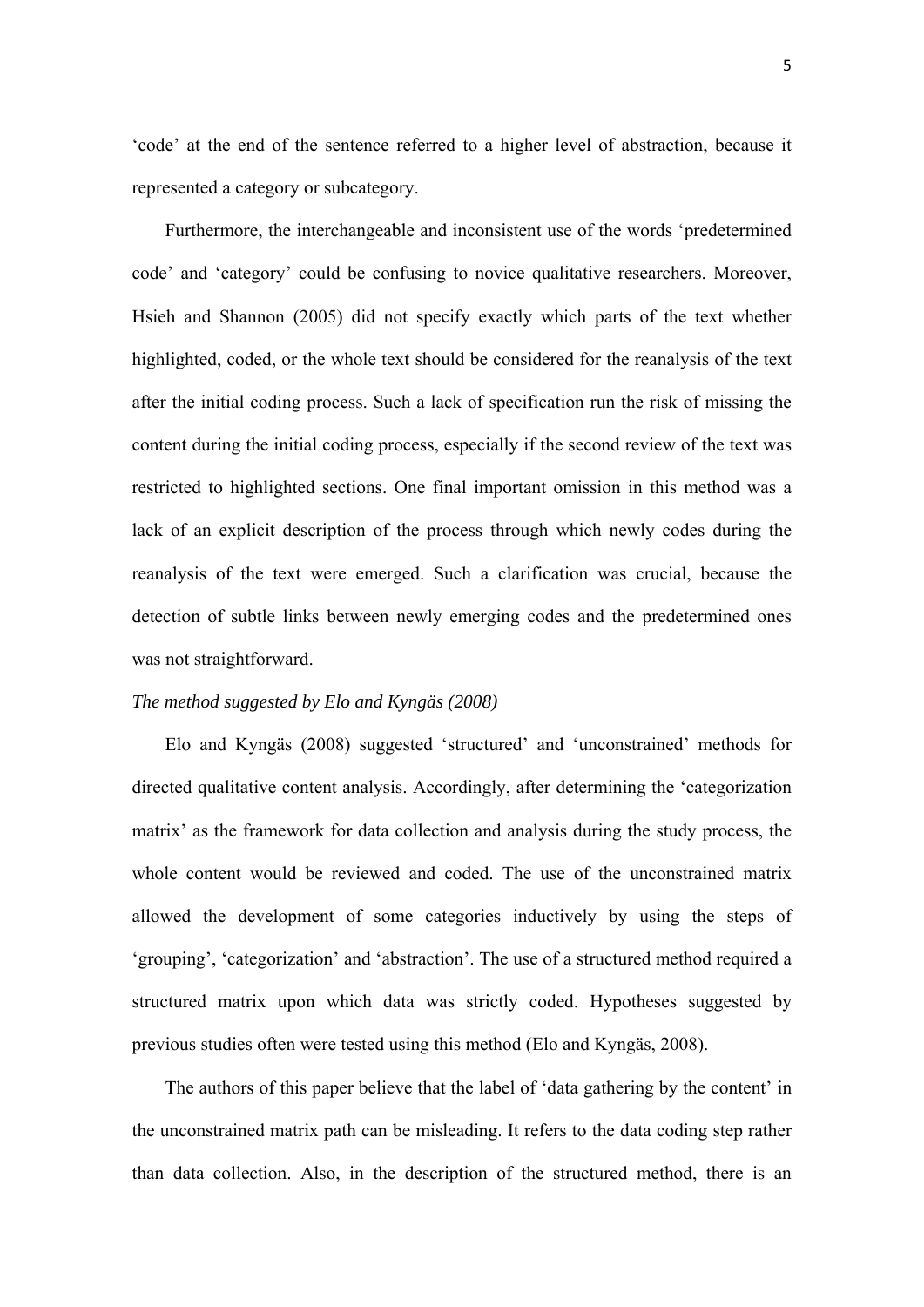obvious discrepancy with regard to the selection of the portions of the content that fits or does not fit the matrix. "...if the matrix is structured, only aspects that fit the matrix of analysis are chosen from the data…"; "… when using a structured matrix of analysis, it is possible to choose either only the aspects from the data that fit the categorization frame or, alternatively, to choose those that do not." (Elo and Kyngäs, 2008, p. 111-2).

Figure 1 in the Elo and Kyngäs's article (2008, p. 110) clearly distinguished between the structured and unconstrained methods. On the other hand, the first sentence in the above quotation clearly explained the use of structured matrix, but it was not clear whether the second sentence referred to the use of structured or unconstrained matrix.

#### *The method suggested by Zhang and Wildemuth (2009)*

Considering the method suggested by Hsieh and Shannon (2005), Zhang and Wildemuth (2009) suggested an eight-step method as follows: (i) preparation of data,(ii) definition of the unit of analysis, (iii) development of categories and the coding scheme, (iv) testing the coding scheme in a text sample, (v) coding the whole text, (vi) assessment of the coding's consistency, (vii) drawing conclusions from the coded data and (viii) reporting methods and findings (Zhang and Wildemuth, 2009). Only in the third step of this method as the description of the process of category development, Zhang and Wildemuth (2009) briefly made a distinction between the inductive versus deductive content analysis methods. On the first impression, the only difference between the two approaches seemed to be the origin from which categories were developed. In addition, the process of connecting the preliminary codes extracted from raw data with predetermined categories was not described. Furthermore, it was not clear whether this linking should be established from categories to primary codes or *vice versa*.

*The method suggested by Mayring (2000, 2014)*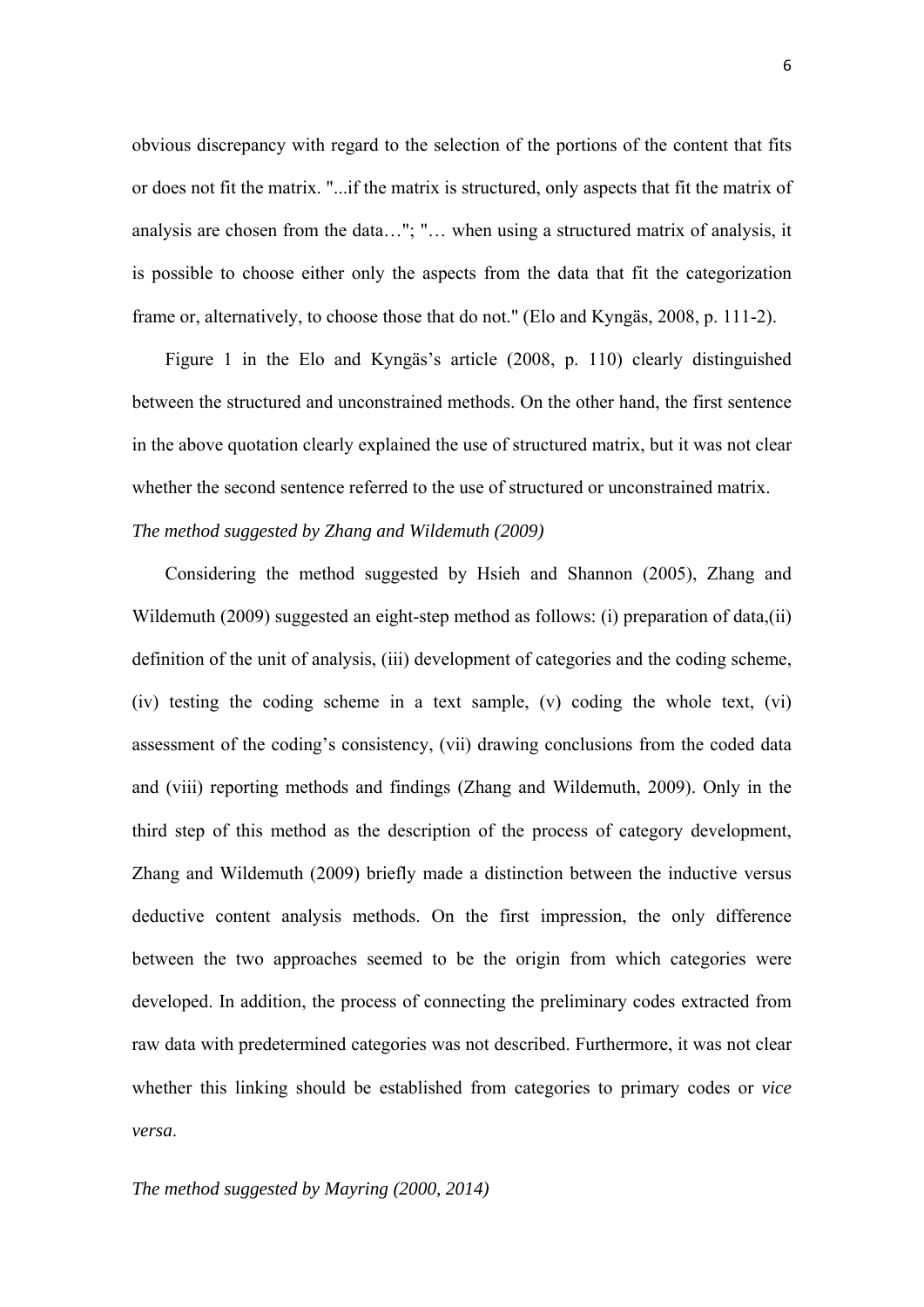Mayring (2000, 2014) suggested a seven-step method for directed qualitative content analysis that distinctively differentiated between inductive and deductive methods as follows: (i) determination of the research question and theoretical background, (ii) definition of the category system such as main categories and subcategories based on the previous theory and research, (iii) definition of the guidelines for coding considering definitions, anchor examples and coding rules, (iv) reading the whole text, determining preliminary codes, adding anchor examples and coding rules, (v) revision of the category and coding guideline after working through 10-50 percent of data, (vi) reworking data if needed or listing the final category and (vii) analyzing and interpreting based on the category frequencies and contingencies.

Mayring suggested that coding rules should be defined to distinctly assign the parts of the text to a particular category. Furthermore, indicating which concrete part of the text served as typical examples also known as 'anchor samples' and belonged to particular categories was recommended for describing each category (Mayring, 2000; Mayring, 2014). The authors of this paper believe that these suggestions help clarify directed qualitative content analysis and enhance trustworthiness.

While the term 'preliminary coding' was used, Mayring (2000, 2014) did not clearly express whether these codes were inductively or deductively created. In addition, Mayring was inclined to apply the quantitative approach implicitly in steps 5 and 7, which was incongruent with the qualitative paradigm. Furthermore, nothing was stated about the possibility of the development of new categories from the textual material: "…theoretical considerations can lead to a further categories or rephrasing of categories from previous studies, but the categories are not developed out of the text material like in inductive category formation ...." (Mayring, 2014, p. 97).

#### **Integration and clarification of methods for directed qualitative content analysis**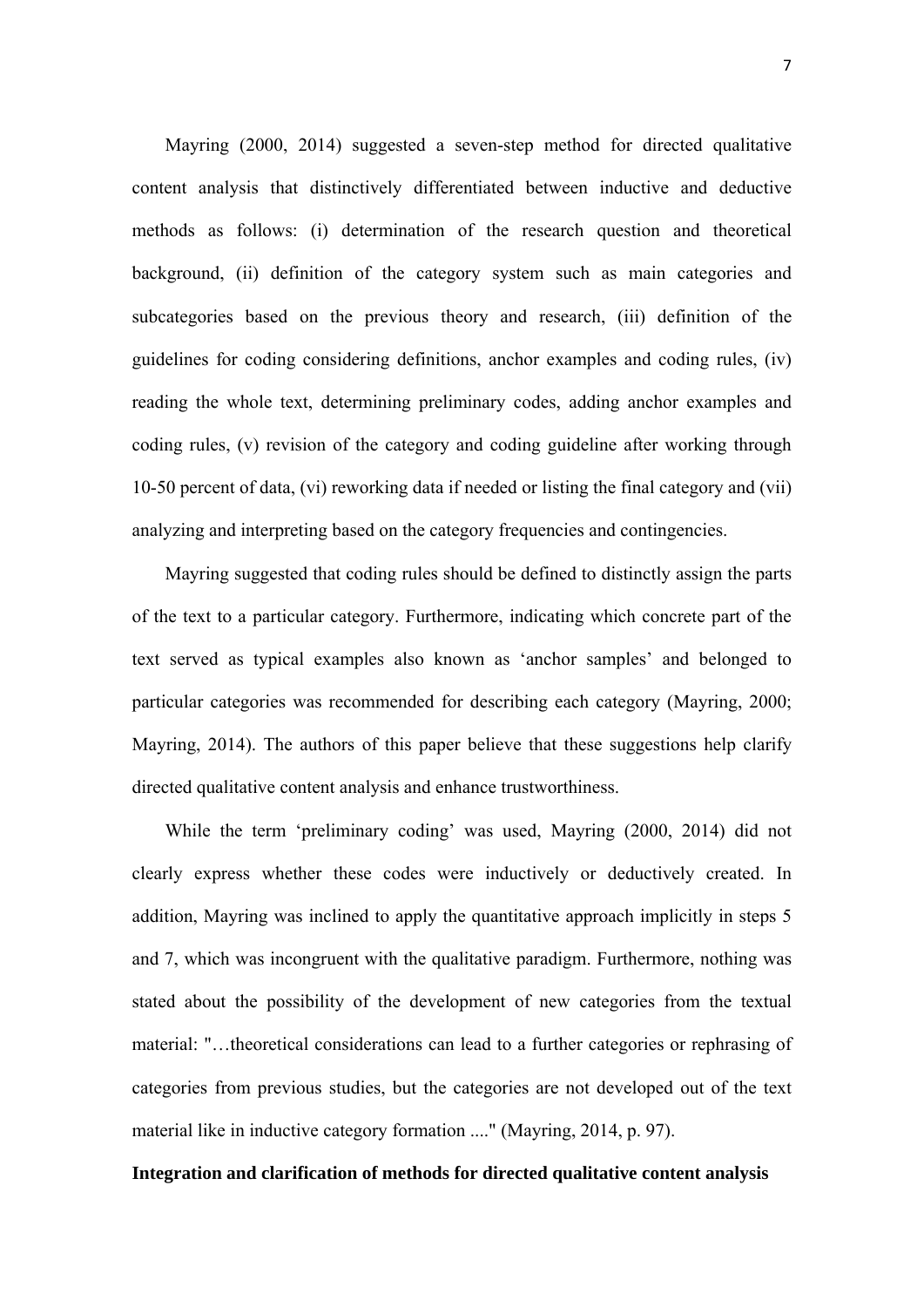Directed qualitative content analysis took different paths when the categorization matrix contained concepts with higher level versus lower level abstractions. In matrices with low abstraction levels, linking raw data to pre-determined categories was not difficult, and suggested methods in international nursing literature seemed appropriate and helpful. For instance, Elo and Kyngäs (2008) introduced "mental well-being threats" based on the categories of 'dependence', 'worries', 'sadness' and 'guilt' (Elo and Kyngäs, 2008). Hsieh and Shannon (2005) developed the categories of 'denial', 'anger', 'bargaining', 'depression' and 'acceptance' when elucidated the stages of grief (Hsieh and Shannon, 2005). Therefore, the low level abstractions easily could link raw data to categories. The predicament of directed qualitative content analysis began when the categorization matrix contained the concepts with high levels of abstraction. The gap in the connection between highly abstracted categories and raw data should be bridged by using a transparent and comprehensive analysis strategy. Therefore, the authors of this paper integrated the methods for directed qualitative content analysis outlined in international literature and elaborated them using the phases of 'preparation', 'organization' and 'reporting' proposed by Elo and Kyngäs (2008). Also, the experiences of the authors of this paper in the field of qualitative research were incorporated into the suggestion of this stepwise method of data analysis. This suggested method was presented using the example of the team members' motivation for cardiopulmonary resuscitation (CPR) based on the Victor Vroom's expectancy theory. In this example, interview transcriptions were considered the unit of analysis, because interviews were the most common method of data collection in qualitative studies (Gill et al., 2008) .

*Suggested method of directed qualitative content analysis by the authors of this paper*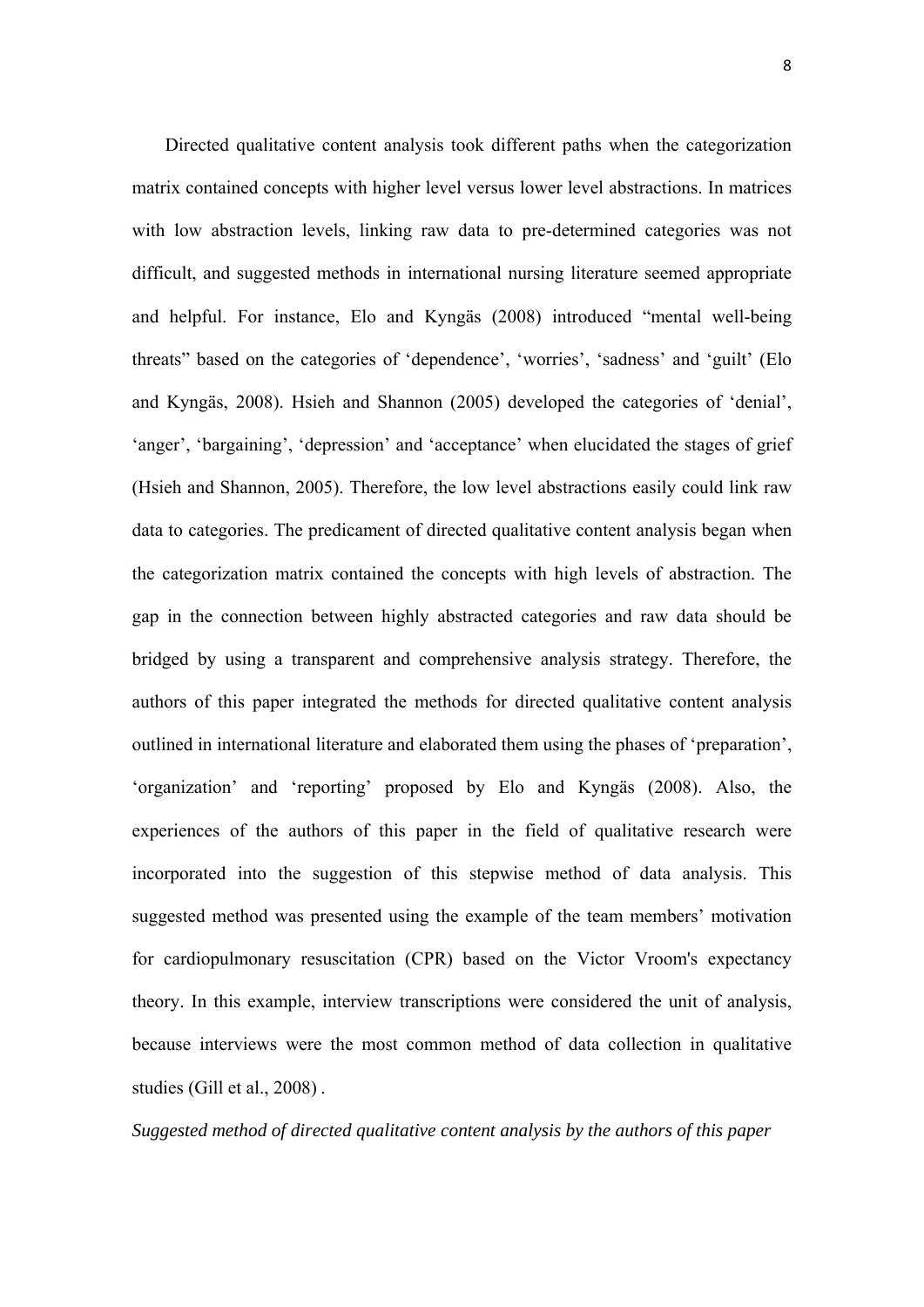This method was consisted of 16 steps and three phase described below: preparation phase (steps 1-7), organization phase (steps 8-15) and reporting phase (step 16).

#### o The preparation phase

#### 1. The acquisition of general skills

 In the first step, qualitative researchers should develop skills including selfcritical thinking, analytical abilities, continuous self-reflection, sensitive interpretive skills, creative thinking, scientific writing, data gathering and self-scrutiny (Elo et al., 2014). Furthermore, they should attain sufficient scientific and content-based mastery on the method chosen for directed qualitative content analysis.

In the proposed example, qualitative researchers can achieve this mastery through conducting investigations in original sources related to the Victor Vroom's expectancy theory. Main categories pertaining to the Victor Vroom's expectancy theory were 'expectancy', 'instrumentality' and 'valence'. This theory defined 'expectancy' as the perceived probability that efforts could lead to good performance. 'Instrumentality' was the perceived probability that good performance led to desired outcomes. 'Valence' was the value that the individual personally placed on outcomes (Vroom, 1964; Vroom, 2005).

2. Selection of the appropriate sampling strategy

Qualitative researchers need to select the proper sampling strategies that facilitate an access to key informants on the study phenomenon (Elo et al., 2014). Sampling methods such as purposive, snowball and convenience methods (Coyne, 1997) are used with the consideration of maximum variations in terms of socio-demographic and phenomenal characteristics (Sandelowski, 1995). The sampling process ends when information 'redundancy' or 'saturation' is reached. In other words, it ends when all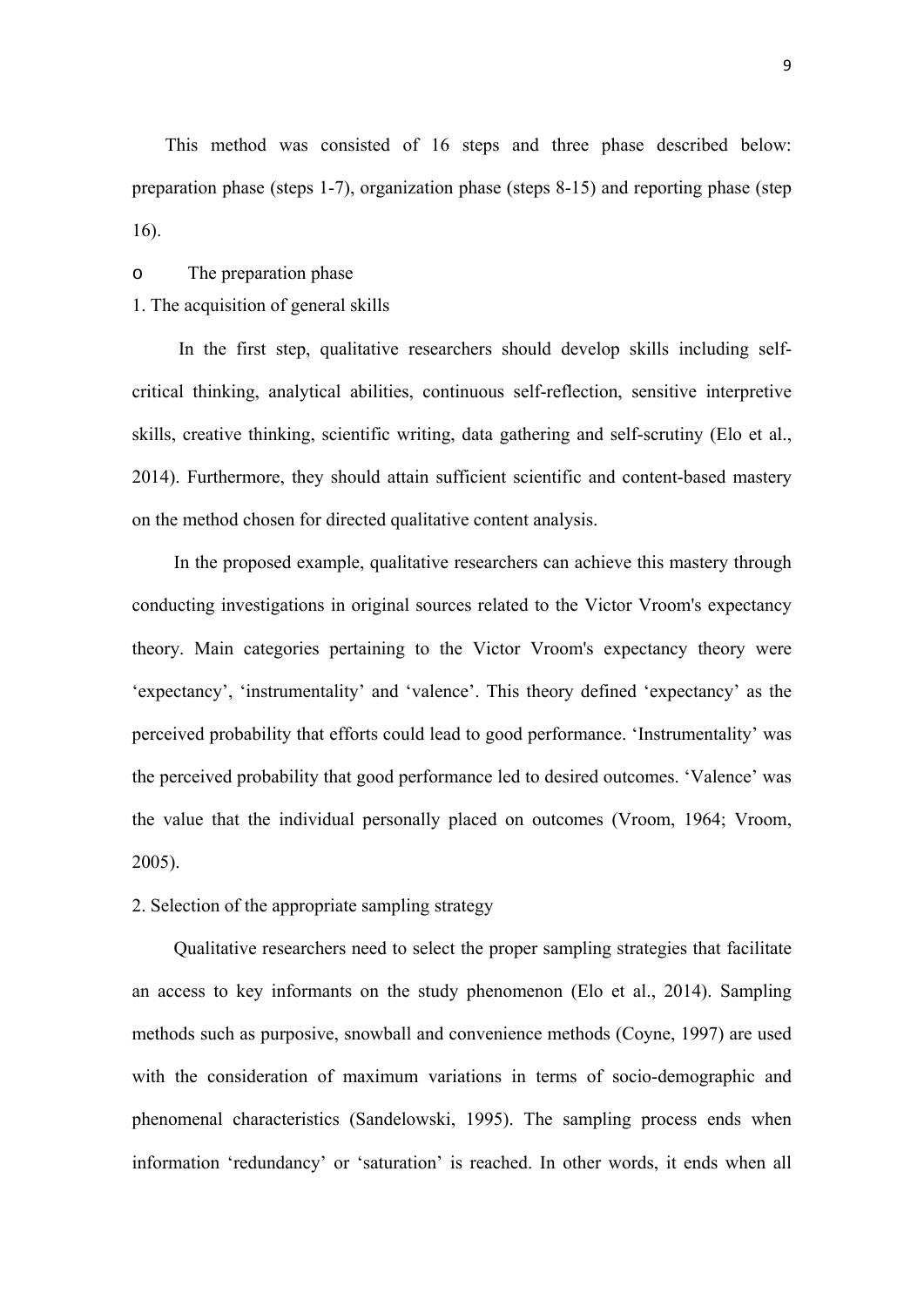aspects of the phenomenon under the study are explored in details and no additional data is revealed in subsequent interviews (Cleary et al., 2014).

In line with this example, nurses and physicians who were the members of the CPR team should be selected given diversity in variables including age, gender, the duration of work, number of CPR procedures, CPR in different patient groups and motivation levels for CPR.

#### 3. Deciding on the analysis of manifest and/or latent content

Qualitative researchers decides whether the manifest and/or latent contents should be considered for analysis based on the study's aim. The *manifest content* is limited to the transcribed interview text, but *latent content* includes both the researchers' interpretations of available text and participants' silences, pauses, sighs, laughter, posture *etc* (Elo and Kyngäs, 2008). Both types of contents are recommended to be considered for data analysis, because a deep understanding of data is preferred for directed qualitative content analysis (Thomas and Magilvy, 2011).

#### 4. Developing an interview guide

The interview guide contains open-ended questions based on the study's aims, followed by directed questions about main categories extracted from the existing theory or previous research (Hsieh and Shannon, 2005). Directed questions guide how to conduct interviews when using directed or conventional methods. The following openended and directed questions were used in this example:

An open-ended question was '*What is in your mind when you are called for performing CPR?'* 

The directed question for the main category of 'expectancy' was '*How does the expectancy of the successful CPR procedure motivates you to resuscitate patients?'*

5. Conducting and transcribing interviews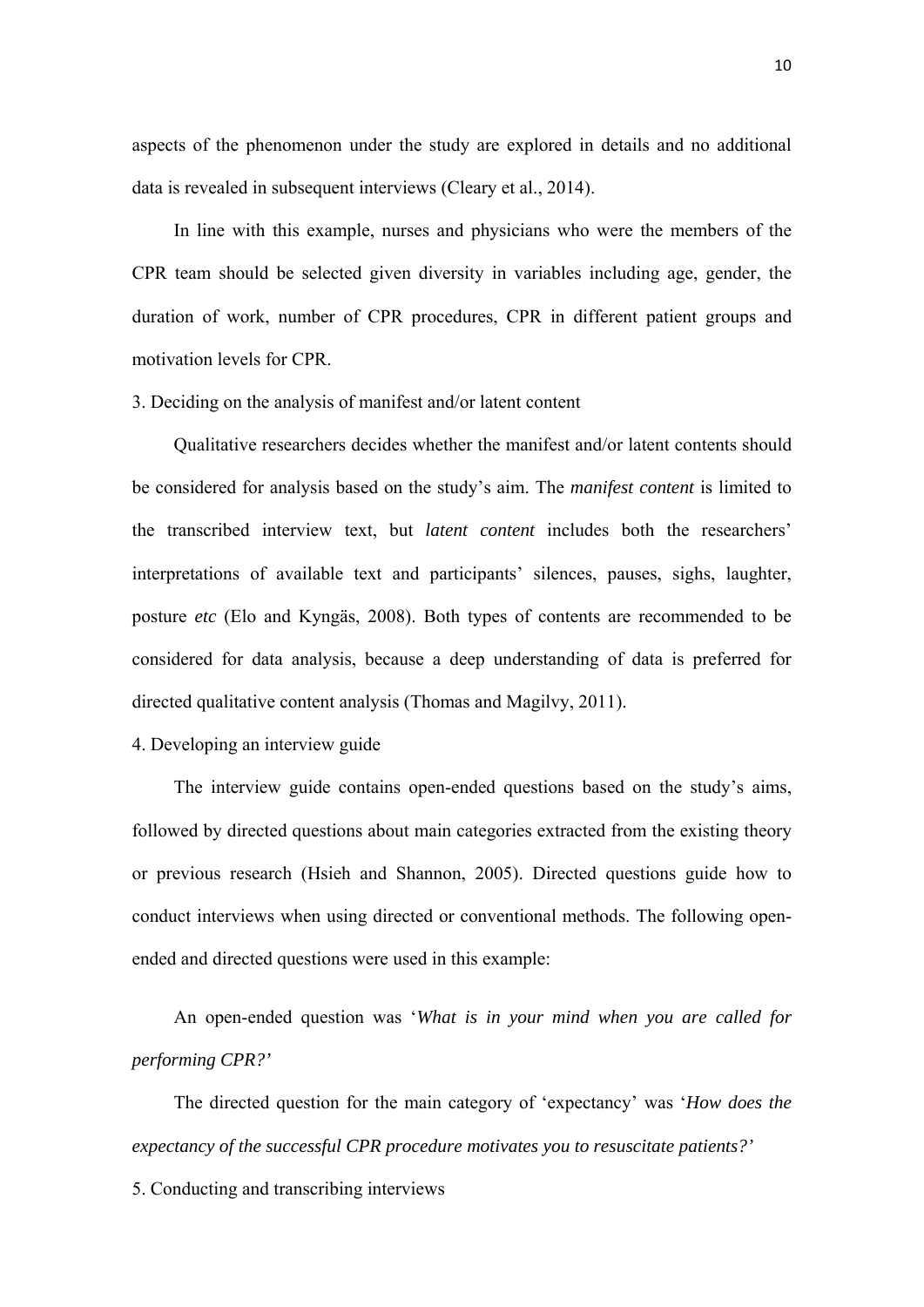An interview guide is used to conduct interviews for directed qualitative content analysis. After each interview session, the entire interview is transcribed *verbatim* immediately (Poland, 1995) and with utmost care (Seidman, 2013). For instance, two recorders should be used to ensure data backup (DiCicco‐Bloom and Crabtree, 2006). More details can be found concerning skills required for conducting successful qualitative interviews (Edenborough, 2002; Kramer, 2011; Schostak, 2005; Seidman, 2013).

#### 6. Specifying the unit of analysis

The unit of analysis may include the person, program, organization, class, community, state, country, interview and diary written by researchers (Graneheim and Lundman, 2004). The transcriptions of interviews are usually considered a unit of analysis when data is collected using interviews.

In this example, interview transcriptions and filed notes were considered the unit of analysis.

#### 7. Immersion in data

 The transcribed interviews are read and reviewed several times with the consideration of the following questions: *"Who is telling?" "Where is this happening?" "When did it happen?" "What is happening?" and "Why?"* (Elo and Kyngäs, 2008).

These questions help researchers get immersed in data and become able to extract related meanings (Elo et al., 2014; Elo and Kyngäs, 2008).

o The organization phase

8. Developing a formative categorization matrix

A formative matrix of main categories and related sub-categories is deductively derived from the existing theory or previous research (Mayring, 2000; Mayring, 2014). The prominent feature of this formative matrix is the derivation of main categories from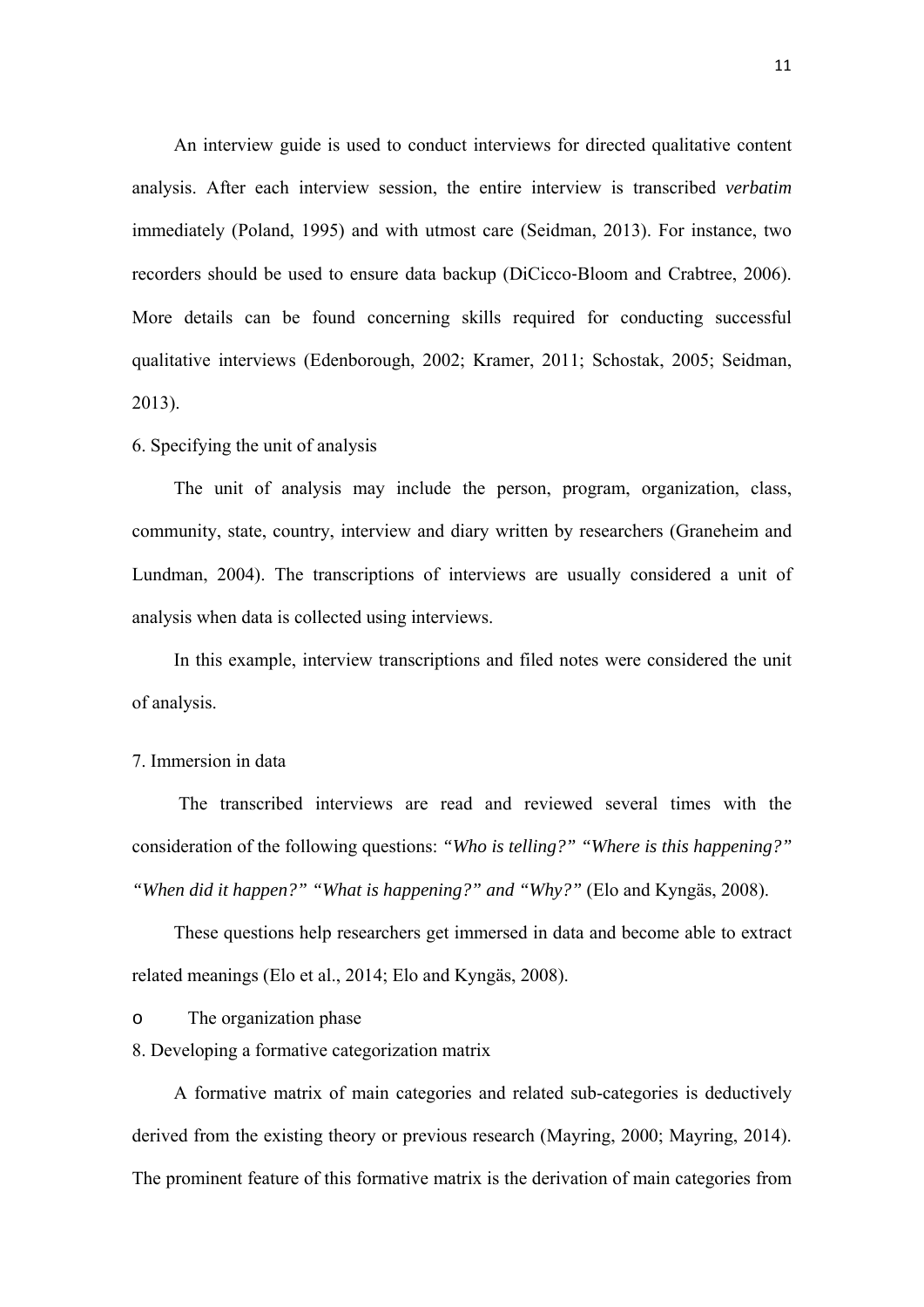existing theory or previous research along with the potential emergence of new main categories through the inductive approach (Elo and Kyngäs, 2008).

In the provided example, the formative matrix was consisted of 'expectancy', 'instrumentality', 'valence' and other possible main categories developed as the result of an inductive qualitative content analysis study (Table 2).

9. Theoretical definition of the main categories and sub-categories

Derived from the existing theory or previous research, the theoretical definitions of categories should be accurate and objective (Mayring, 2000; Mayring, 2014). As for this example, 'expectancy' as a main category was defined as the subjective probability that the efforts by an individual led to an acceptable level of performance (effort– performance association) or led to the desired outcome (effort–outcome association*)* (Van Eerde and Thierry, 1996; Vroom, 1964).

10. Determination of the coding rules for main categories

The coding rules as the description of the properties of main categories are developed based on theoretical definitions (Mayring, 2014). The coding rule contributes to a clearer distinction between the main categories of the matrix thereby improves the trustworthiness of the study. For example, the following rules were extracted from the theoretical definition of 'expectancy' as the main category of this study example:

 Expectancy in the CPR was a subjective probability formed in the mind of the rescuer.

 This subjective probability should be related to the association between the effort–performance or effort–outcome relationship perceived by the rescuer*.*

#### 11. The pre-testing of the categorization matrix

The categorization matrix should be tested using a pilot study. This is a required step particularly if more than one researcher is involved in the coding process. In this step, qualitative researchers should independently and tentatively encode the text and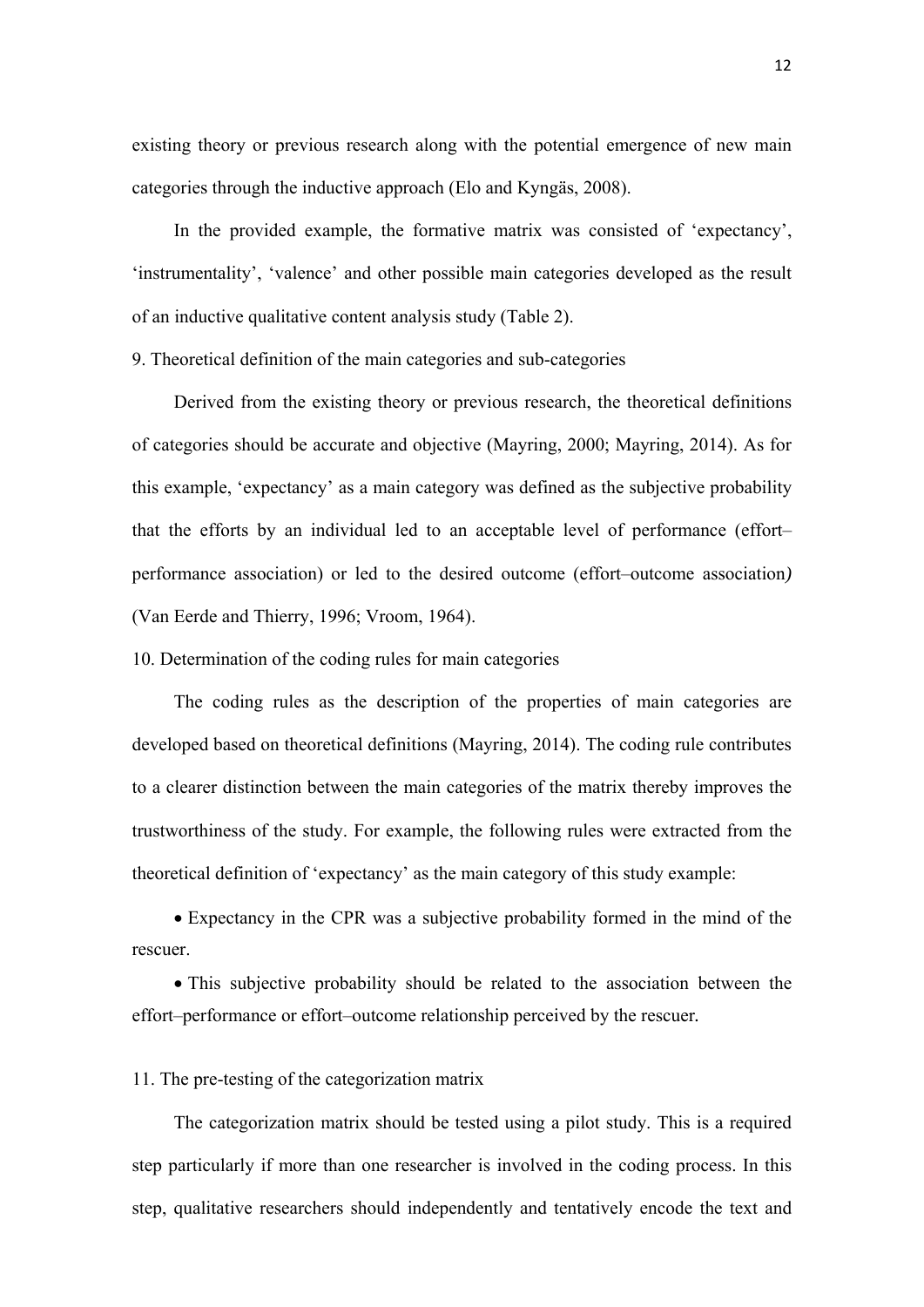discuss about difficulties in the use of the categorization matrix and differences in the interpretations of the unit of analysis. The categorization matrix may be further modified as a result of such discussions (Elo et al., 2014). This also can increase intercoder reliability (Vaismoradi et al., 2013) and the trustworthiness of the study.

12. Choosing and specifying the anchor samples for each main category

 An anchor sample is an explicit and concise exemplification or identifier of a main category selected from meaning units (Mayring, 2014). An anchor sample for 'expectancy' as the main category of this example was as follows: "… the patient with advanced metastatic cancer who requires CPR … I do not envision a successful resuscitation for him."

#### 13. Performing the main data analysis

Meaning units related to the study's aims and categorization matrix should be selected from the reviewed content. Next, it is summarized (Graneheim and Lundman, 2004) and given preliminary codes (Mayring, 2000; Mayring, 2014) (Table 3).

14. The inductive abstraction of main categories from preliminary codes

Preliminary codes are grouped and categorized according to their meanings, similarities and differences. The products of this categorization process are known as 'generic categories' (Elo and Kyngäs, 2008) (Table 3).

15. The establishment of links between generic categories and main categories

The constant comparison of generic categories and main categories results in the development of a conceptual and logical link between generic and main categories, nesting generic categories into the pre-existed main categories and creating new main categories. The constant comparison technique is applied to data analysis throughout the study (Zhang and Wildemuth, 2009) (Table 3).

#### o The reporting phase

16. Reporting all steps of directed qualitative content analysis and findings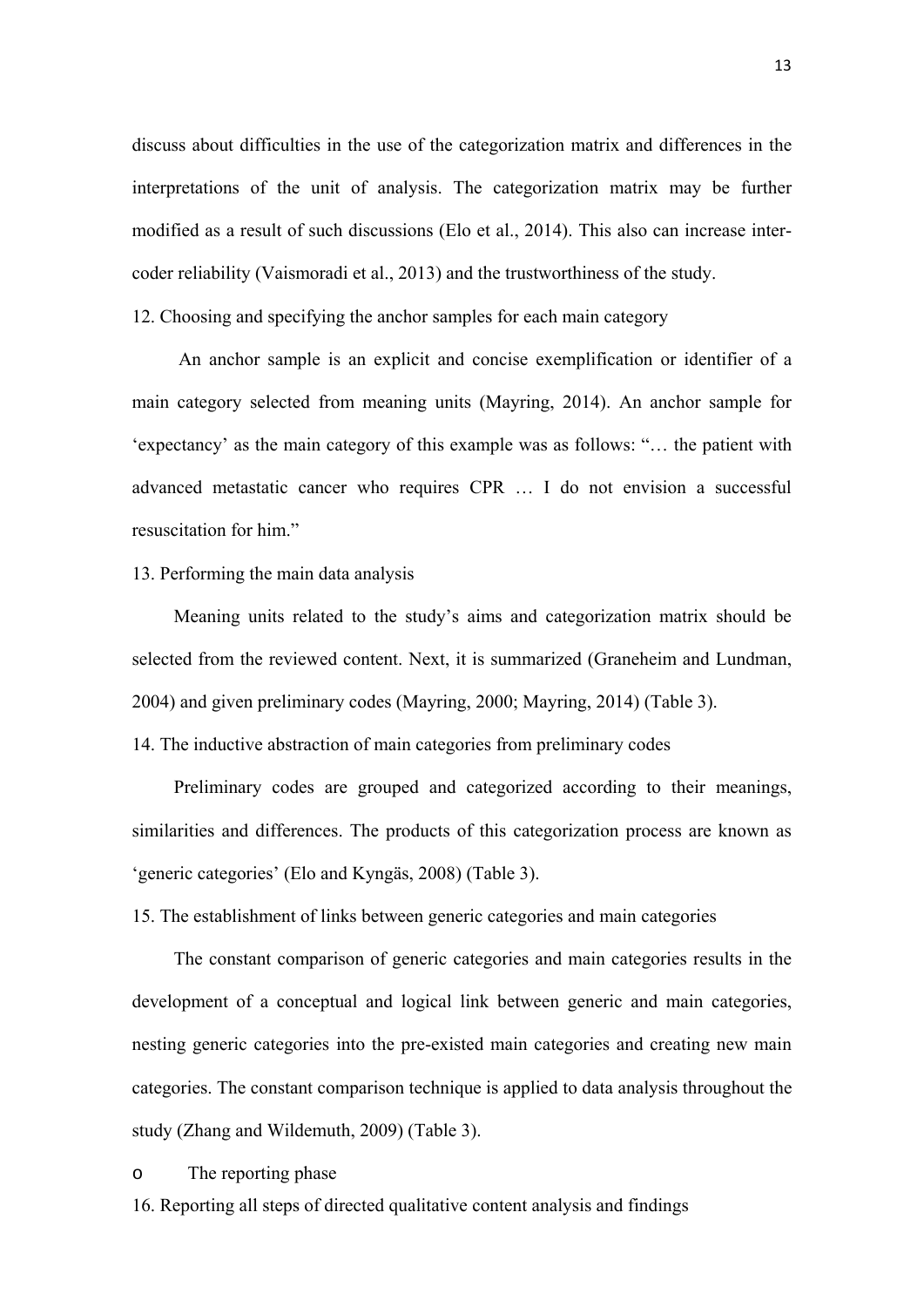It includes the description of the details of data analysis and the enumeration of findings (Elo and Kyngäs, 2008). Findings should be systematically presented in a way that the association between the raw data and the categorization matrix is clearly found and easily followed. The detailed descriptions of the sampling process, data collection, analysis methods, and participants' characteristics should be presented. The trustworthiness criteria adopted along with the steps taken to fulfill these criteria should also be outlined. Elo et al. (2014) developed a comprehensive and specific checklist for the reporting of QCA studies.

#### **Trustworthiness**

Multiple terms are used in the international literature regarding the validation of qualitative studies (Creswell, 2013). The terms 'validity', 'reliability', and 'generalizability' in quantitative studies are equivalent to 'credibility', 'dependability' and 'transferability' in qualitative studies, respectively (Polit and Beck, 2013). These terms along with the additional concept of confirmability were introduced by Lincoln and Guba (Lincoln and Guba, 1985). Polit and Beck added the term 'authenticity' to the list. Collectively, they were the different aspects of trustworthiness in all qualitative studies (Polit and Beck, 2013).

To increase the trustworthiness of the study, researchers should thoroughly delineate the three phases of the study as 'preparation', 'organization' and 'reporting' (Elo et al., 2014). Such details are needed to show in details how categories are developed from data (Elo and Kyngäs, 2008; Graneheim and Lundman, 2004; Vaismoradi et al., 2016). To accomplish this, appendices, tables and figures may be used to depict the reduction process (Elo et al., 2014; Elo and Kyngäs, 2008). Furthermore, an honest account of different realities during data analysis should be provided (Polit and Beck, 2013). The authors of this paper believe that adopting this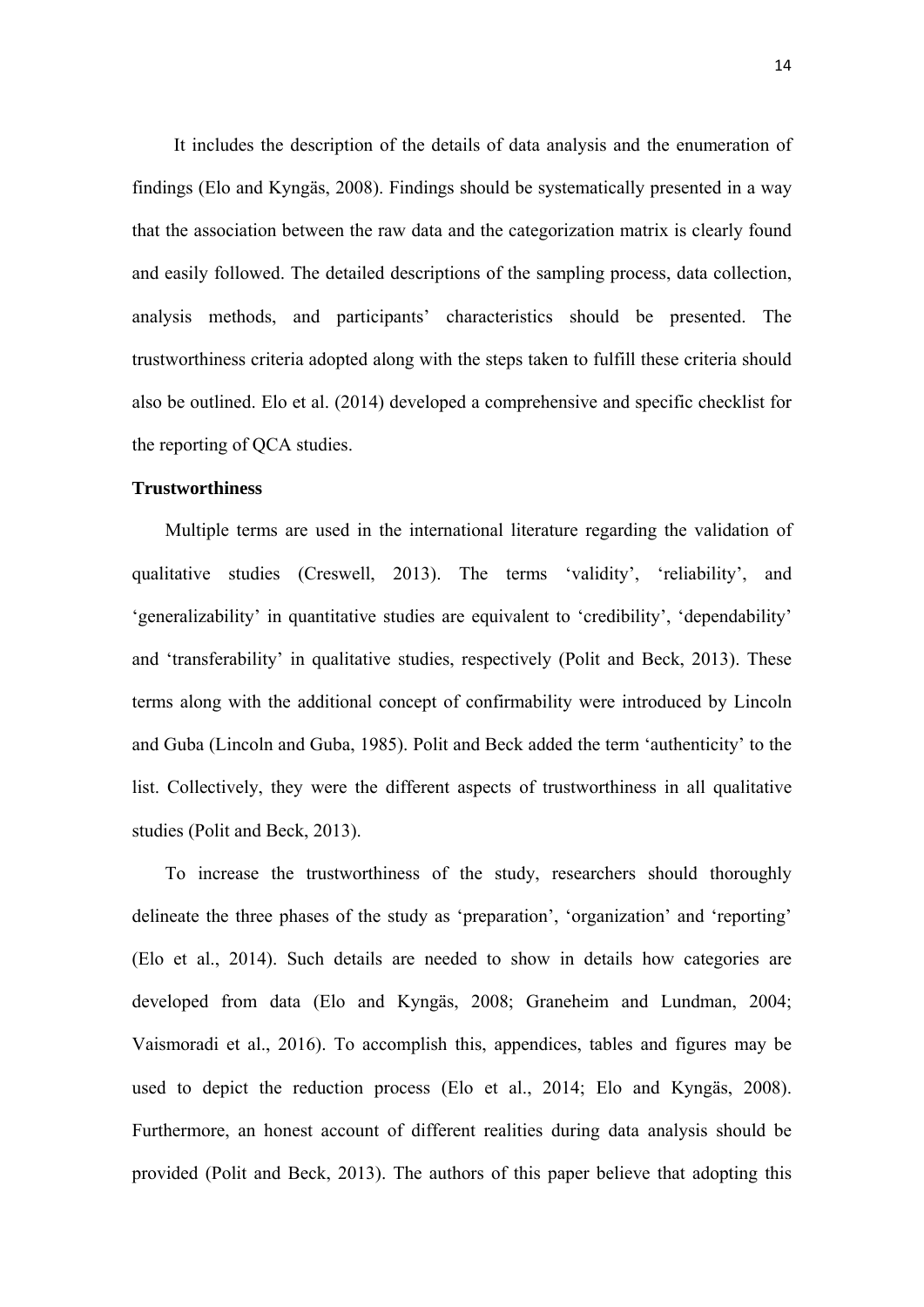sixteen-step method can enhance the trustworthiness of directed qualitative content analysis.

#### **Discussion**

Directed qualitative content analysis is used to validate, refine and/or extend a theory or theoretical framework in a new context (Elo and Kyngäs, 2008; Hsieh and Shannon, 2005). The purpose of this paper was to provide a comprehensive, systematic, yet simple and applicable method for directed qualitative content analysis to facilitate its use by novice qualitative researchers.

Despite the current misconceptions regarding the simplicity of QCA and directed qualitative content analysis, knowledge development is required for conducting them (Elo and Kyngäs, 2008). Directed qualitative content analysis often is performed on a considerable amount of textual data (Pope et al., 2000). Nevertheless, a few studies have discussed the multiple steps taken to conduct it. In this paper we integrated and elaborated the essential steps taken by international qualitative researchers on directed qualitative content analysis such as 'preliminary coding', 'theoretical definition' (Mayring, 2000; Mayring, 2014), 'coding rule', 'anchor sample' (Mayring, 2014), 'inductive analysis in directed qualitative content analysis' (Elo and Kyngäs, 2008) and 'pretesting the categorization matrix' (Elo et al., 2014). Moreover, the authors added a detailed discussion regarding 'the use of inductive abstraction', and 'linking between generic categories and main categories'.

#### **Conclusion**

The importance of directed qualitative content analysis is increased due to the development of knowledge and theories derived from QCA using the inductive approach and the growing need to test theories. Directed qualitative content analysis proposed in this paper is a reliable, transparent and comprehensive method that can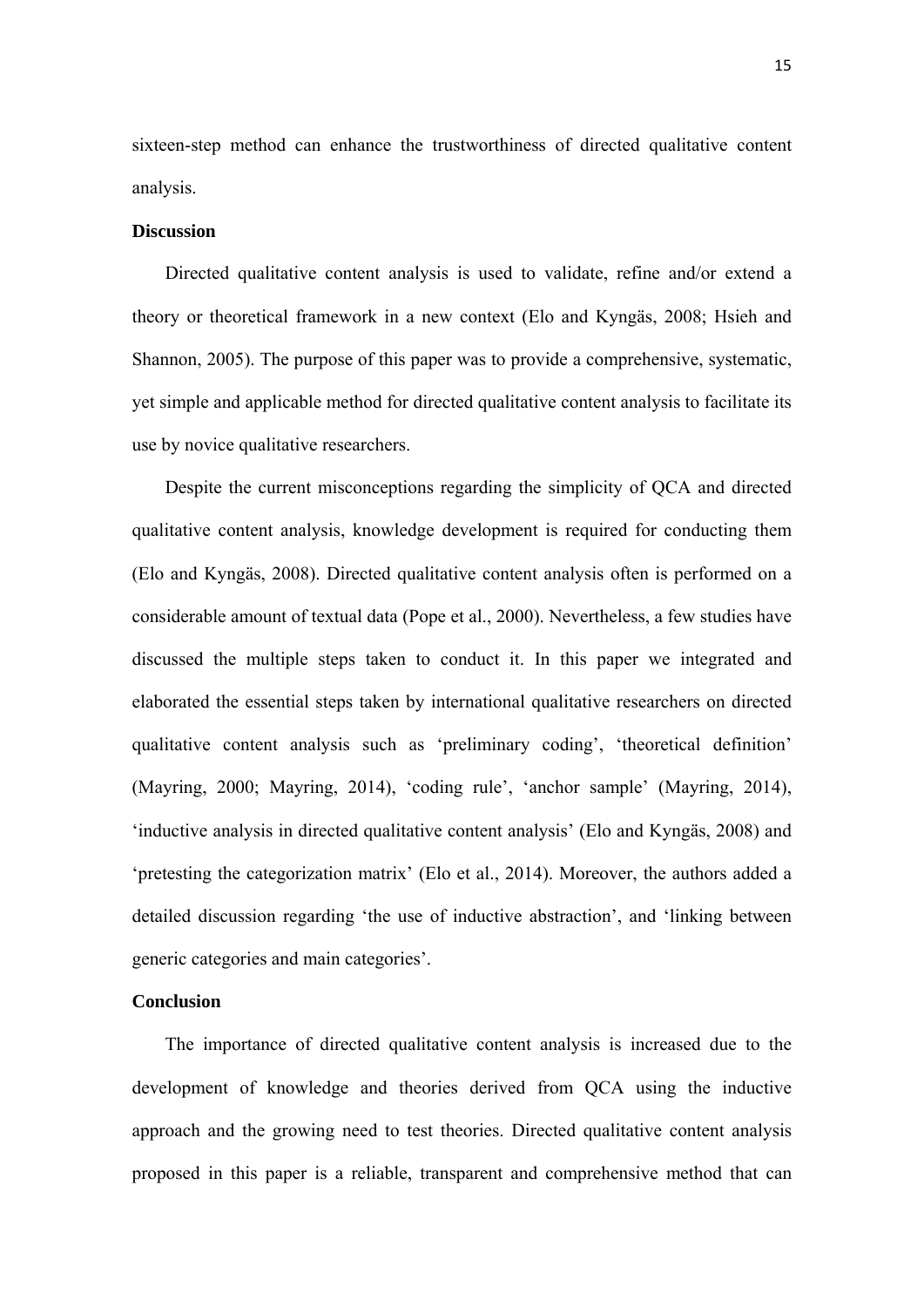increase the rigor of data analysis, make the comparison of the findings of different studies possible and yield practical results.

#### **Declaration of Conflicting Interests**

The authors declares that there is no conflict of interest.

#### **Key points for policy, practice and/or research**

- In this paper, essential steps taken by international qualitative researchers in the field of directed qualitative content analysis were described and integrated.
- A detailed discussion regarding the use of inductive abstraction, and linking between generic categories and main categories was presented.
- The sixteen-step method of directed qualitative content analysis proposed in this paper is a reliable, transparent, comprehensive, systematic, yet simple and applicable method. It can increase the rigor of data analysis and facilitate its use by novice qualitative researchers.

#### **References**

- Berelson B. (1952) *Content analysis in communication research,* Glenoce IL: Free Press.
- Cleary M, Horsfall J and Hayter M. (2014) Data collection and sampling in qualitative research: does size matter? *Journal of advanced nursing* 70 (3): 473-475.
- Coyne IT. (1997) Sampling in qualitative research. Purposeful and theoretical sampling; merging or clear boundaries? *Journal of advanced nursing* 26 (3): 623-630.
- Creswell JW. (2013) *Research design: Qualitative, quantitative, and mixed methods approaches (4th ed.),* Singapore: Sage publications.
- DiCicco Bloom B and Crabtree BF. (2006) The qualitative research interview. *Medical education* 40 (4): 314-321.
- Downe Wamboldt B. (1992) Content analysis: method, applications, and issues. *Health care for women international* 13: 313-321.
- Edenborough R. (2002) *Effective interviewing: A handbook of skills and techniques (2nd ed.),* London: Kogan Page.
- Elo S, Kääriäinen M, Kanste O, et al. (2014) Qualitative content analysis: A focus on trustworthiness (pp. 1–10). SAGE Open.
- Elo S and Kyngäs H. (2008) The qualitative content analysis process. *Journal of advanced nursing* 62 (1): 107-115.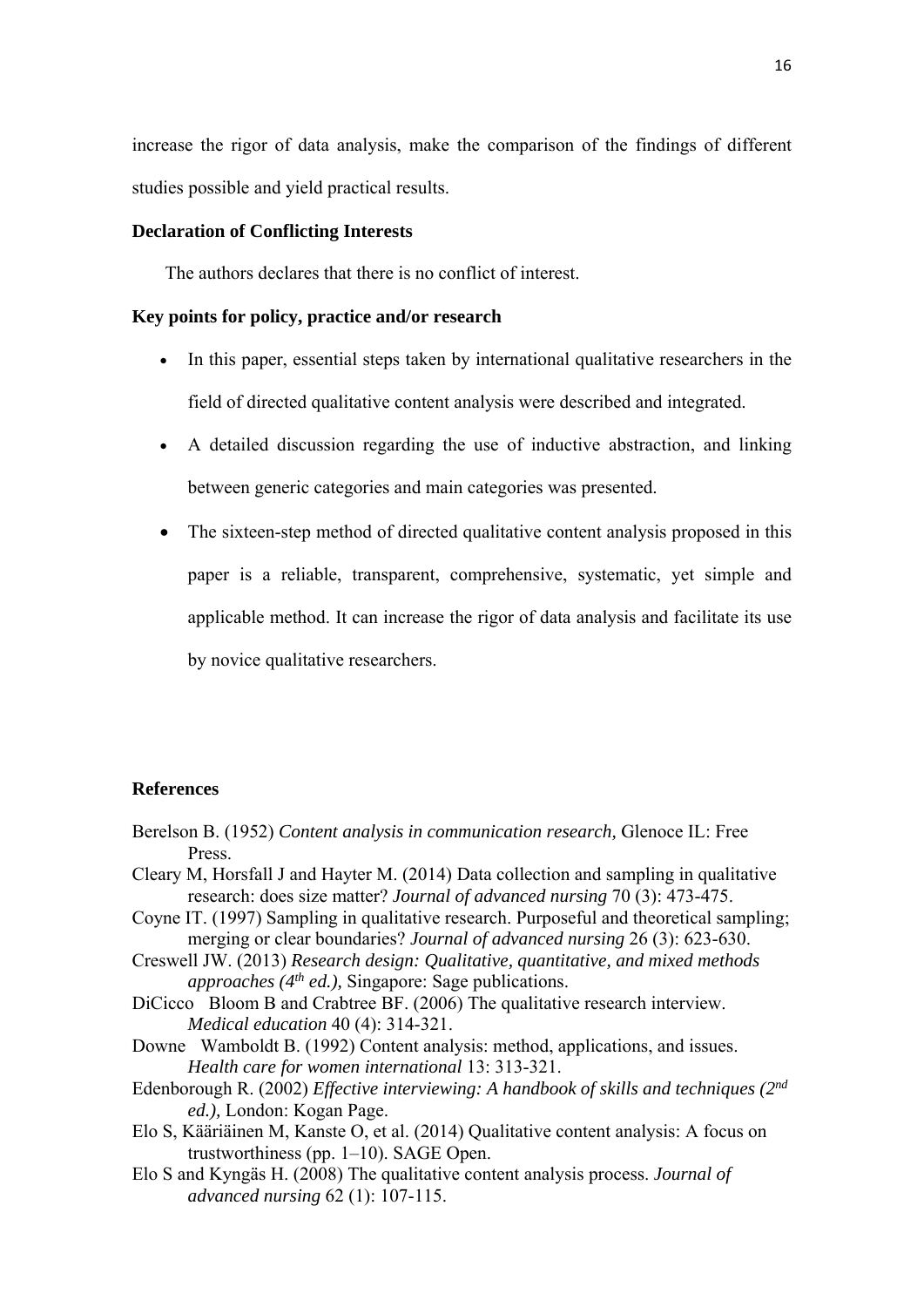- Gill P, Stewart K, Treasure E, et al. (2008) Methods of data collection in qualitative research: interviews and focus groups. *British dental journal* 204 (6): 291-295.
- Graneheim UH and Lundman B. (2004) Qualitative content analysis in nursing research: concepts, procedures and measures to achieve trustworthiness. *Nurse education today* 24 (2): 105-112.
- Hsieh H-F and Shannon SE. (2005) Three approaches to qualitative content analysis. *Qualitative health research* 15 (9): 1277-1288.
- Kramer EP. (2011) *101 Successful Interviewing Strategies,* Boston: Course Technology, Cengage Learning.

Lincoln YS and Guba EG. (1985) *Naturalistic inquiry*, Beverly Hills CA: Sage.

Mayring P. (2000) Qualitative Content Analysis. *Forum: Qualitative Social Research* 1 (2). Retrieved March

- 10, 2005, from http://www.qualitative-research.net/fqs-texte/2-00/02-00mayring-e.htm
- Mayring P. (2014) *Qualitative content analysis: theoretical foundation, basic procedures and software solution [Monograph]*: Klagenfurt. Retrieved May 10, 2015, from http://nbn- resolving.de/urn:nbn:de:0168-ssoar-395173
- Poland BD. (1995) Transcription quality as an aspect of rigor in qualitative research. *Qualitative inquiry* 1 (3): 290-310.
- Polit DF and Beck CT. (2013) *Essentials of nursing research: Appraising evidence for nursing practice (7<sup>th</sup>)*, China: Lippincott Williams & Wilkins.
- Pope C, Ziebland S and Mays N. (2000) Analysing qualitative data. *Bmj* 320 (7227): 114-116.
- Sandelowski M. (1995) Sample size in qualitative research. *Research in nursing & health* 18 (2): 179-183.
- Schostak J. (2005) *Interviewing and representation in qualitative research,* McGraw-Hill (UK): Open University Press
- Schreier M. (2014) Qualitative content analysis. In: Flick U (ed) *The sage handbook of qualitative data analysis.* Singapore: SAGE Publication Ltd, 170-183.
- Seidman I. (2013) *Interviewing as qualitative research: A guide for researchers in education and the social sciences (3rd ed.),* New York: Teachers college press.
- Thomas E and Magilvy JK. (2011) Qualitative rigor or research validity in qualitative research. *Journal for specialists in pediatric nursing* 16 (2): 151-155.
- Vaismoradi M, Jones J, Turunen H, et al. (2016) Theme development in qualitative content analysis and thematic analysis. *Journal of Nursing Education and Practice* 6 (5): 100-110.
- Vaismoradi M, Turunen H and Bondas T. (2013) Content analysis and thematic analysis: Implications for conducting a qualitative descriptive study. *Nursing & health sciences* 15 (3): 398-405.
- Van Eerde W and Thierry H. (1996) Vroom's expectancy models and work-related criteria: A meta-analysis. *Journal of applied psychology* 81 (5): 575.
- Vroom VH. (1964) *Work and motivation,* New York: Wiley
- Vroom VH. (2005) On the origins of expectancy theory. In: Smith KG and Hitt MA (eds) *Great minds in management: the process of theory development.* UK: OXFORD University Press, 239-258.
- Zhang Y and Wildemuth BM. (2009) Qualitative analysis of content. In: Wildemuth B (ed) *Applications of Social Research Methods to Questions in Information and Library Science*: Westport, CT: Libraries Unlimited., 308-319.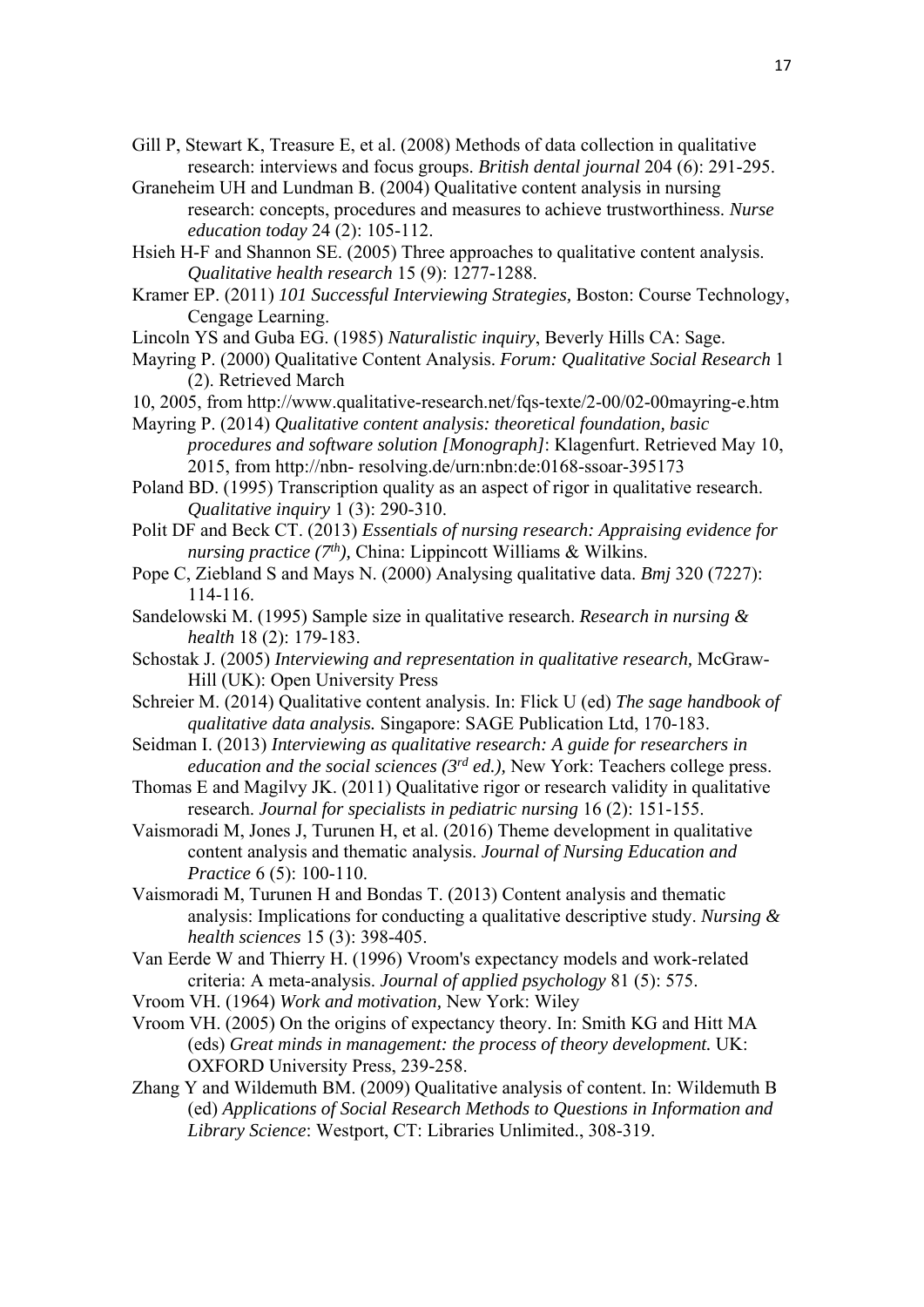| Table 1. The suggested steps for unceled content analysis |                                                |
|-----------------------------------------------------------|------------------------------------------------|
| <b>Steps</b>                                              | <b>References</b>                              |
| <b>Preparation phase</b>                                  |                                                |
| 1. Acquiring the necessary general skills                 | Elo et al. (2014), Thomas and Magilvy (2011)   |
| 2. Selecting the appropriate sampling                     | Inferred by the authors of the present article |
| strategy                                                  | from the Elo et al.'s (2014) article           |
| 3. Deciding on the analysis of manifest                   | Elo and Kyngäs (2008)                          |
| and/or latent content                                     |                                                |
| 4. Developing an interview guide                          | Inferred by the authors of the present article |
|                                                           | from the Hsieh and Shannon's (2005) article    |
| 5. Conducting and transcribing interviews                 | Elo and Kyngäs (2008), Graneheim and           |
|                                                           | Lundman (2004)                                 |
| 6. Specifying the unit of analysis                        | <b>Graneheim and Lundman (2004)</b>            |
| 7. Being immersed in data                                 | Elo and Kyngäs (2008)                          |
| <b>Organization phase</b>                                 |                                                |
| 8. Developing a formative categorization                  | Inferred by the authors of the present article |
| matrix                                                    | from the Elo and Kyngäs' (2008) article        |
| 9. Theoretically defining the main                        | <b>Mayring (2000), Mayring (2014)</b>          |
| categories and sub-categories                             |                                                |
| 10. Determining coding rules for main                     | Mayring (2014)                                 |
| categories                                                |                                                |
| 11. Pre-testing the categorization matrix                 | Inferred by the authors of the present article |
|                                                           | from the Elo et al.'s (2014) article           |
| 12. Choosing and specifying the anchor                    | Mayring (2014)                                 |
| samples for each main category                            |                                                |
| 13. Performing the main data analysis                     | Graneheim and Lundman (2004), Mayring          |
|                                                           | $(2000)$ , Mayring $(2014)$                    |
| 14. Inductive abstraction of main categories              | Elo and Kyngäs (2008)                          |
| from preliminary codes                                    |                                                |

# Table 1. The suggested steps for directed content analysis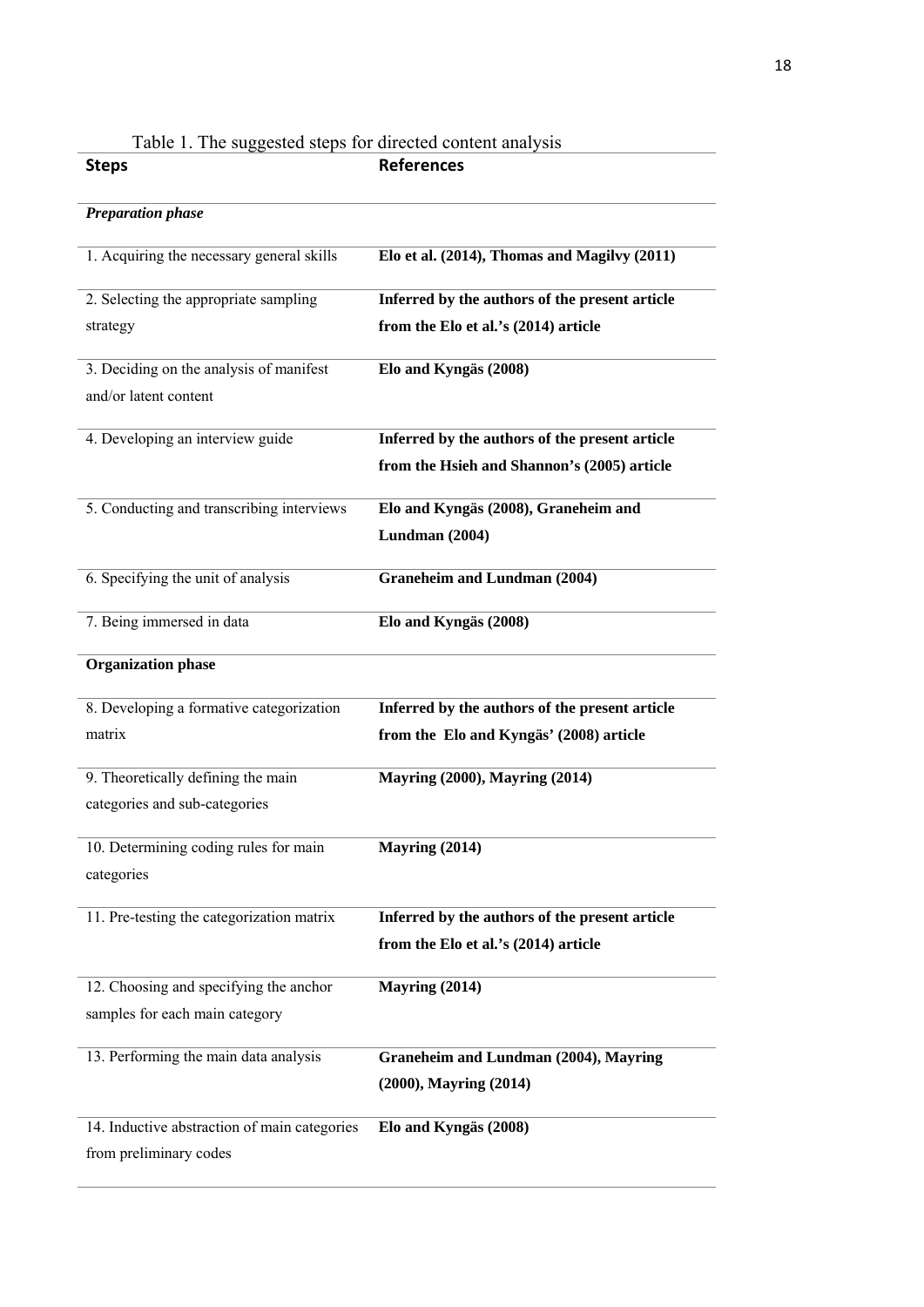15. Establishment of links between generic **Suggested by the authors of the present article**  categories and main categories

#### *Reporting phase*

16. Reporting all steps of directed content **Elo and Kyngäs (2008), Elo et al. (2014)** analysis and findings

### Table 2. The categorization matrix of the team members' motivation for CPR

## Motivation for CPR

| Expectancy |  | Instrumentality   Valence   Other inductively emerged categories |
|------------|--|------------------------------------------------------------------|
|            |  |                                                                  |
|            |  |                                                                  |
|            |  |                                                                  |

CPR: Cardiopulmonary resuscitation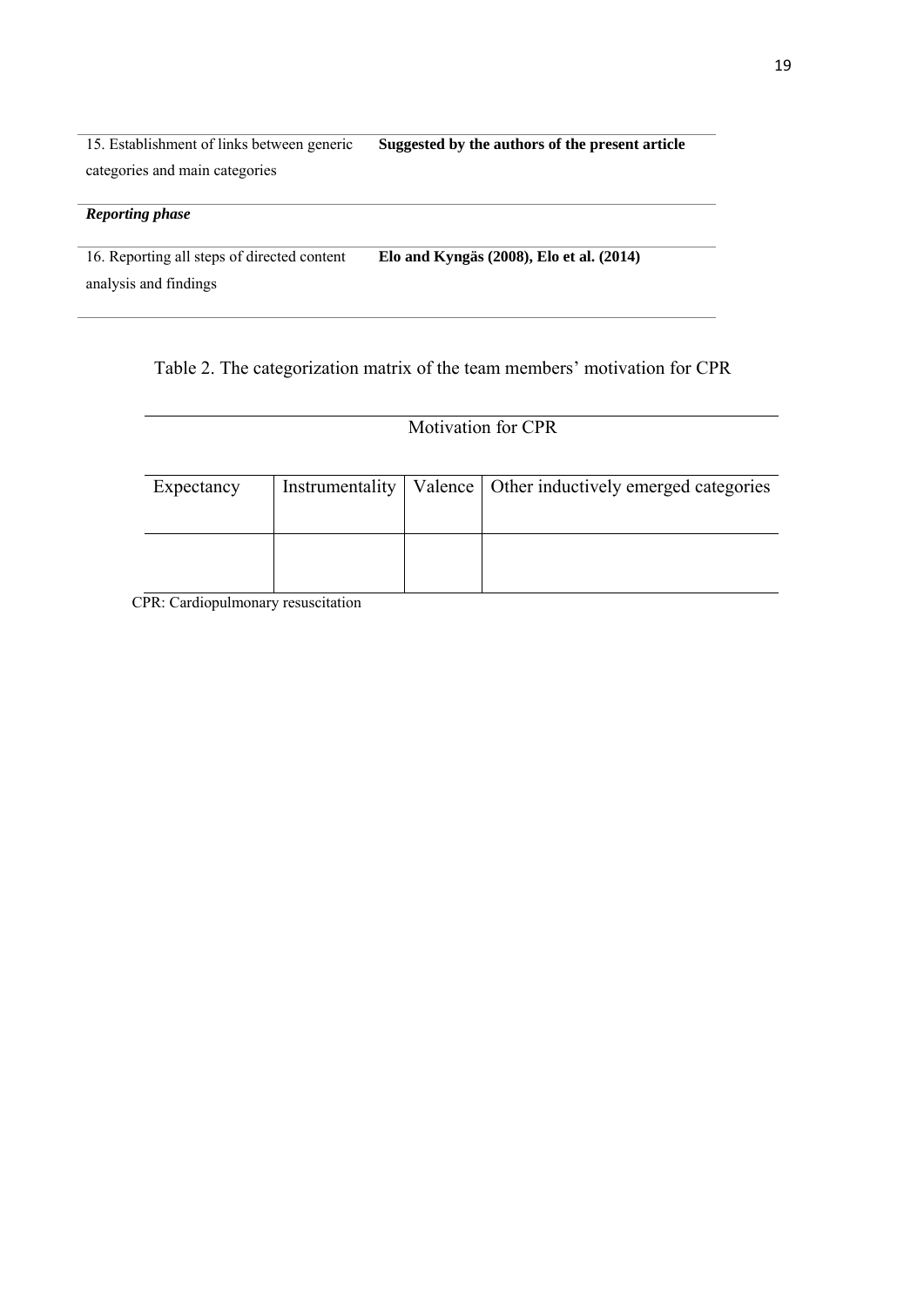Table 3. An example of steps taken for the abstraction of the phenomenon of expectancy (main category)

| <b>Meaning unit</b>                                                                                                            | <b>Summarized meaning</b>                                                                | <b>Preliminary code</b>                                                              | Group of codes                                           | Sub-category                              | <b>Generic category</b>                           | <b>Main category</b> |
|--------------------------------------------------------------------------------------------------------------------------------|------------------------------------------------------------------------------------------|--------------------------------------------------------------------------------------|----------------------------------------------------------|-------------------------------------------|---------------------------------------------------|----------------------|
|                                                                                                                                | unit                                                                                     |                                                                                      |                                                          |                                           |                                                   |                      |
| The patient with advanced heart failure: I do not<br>envision a successful resuscitation for him                               | No expectation for the<br>resuscitation of those<br>with advanced heart<br>failure       | Cardiovascular conditions<br>that decrease the chance of<br>successful resuscitation | Estimation of the functional<br>capacity of vital organs | Scientific estimation of<br>life capacity | Estimation of the<br>chances of<br>successful CPR | Expectancy           |
| Patients are rarely resuscitated, especially those<br>who experience a cardiogenic shock following a<br>heart attack           | Low possibility of<br>resuscitation of patients<br>with a cardiogenic shock              |                                                                                      |                                                          |                                           |                                                   |                      |
| When ventricular fibrillation is likely, a chance of<br>resuscitation still exists even after performing<br>CPR for 30 minutes | The higher chance of<br>resuscitation among<br>patients with ventricular<br>fibrillation | Cardiovascular conditions<br>that increase the chance of<br>successful resuscitation |                                                          |                                           |                                                   |                      |
| Patients with sudden cardiac arrest are more<br>likely to be resuscitated through CPR                                          | The higher chance of<br>resuscitation among<br>patients with sudden<br>cardiac arrest    |                                                                                      |                                                          |                                           |                                                   |                      |
|                                                                                                                                |                                                                                          |                                                                                      | Estimation of the severity of the                        |                                           |                                                   |                      |
|                                                                                                                                |                                                                                          |                                                                                      | patient's complications                                  |                                           |                                                   |                      |
|                                                                                                                                |                                                                                          |                                                                                      | Estimation of remaining life                             |                                           |                                                   |                      |
|                                                                                                                                |                                                                                          |                                                                                      | span                                                     |                                           |                                                   |                      |
|                                                                                                                                |                                                                                          |                                                                                      |                                                          | Intuitive estimation of the               |                                                   |                      |
|                                                                                                                                |                                                                                          |                                                                                      |                                                          | chances of successful<br>resuscitation    |                                                   |                      |
|                                                                                                                                |                                                                                          |                                                                                      |                                                          | Uncertainty in the                        |                                                   |                      |
|                                                                                                                                |                                                                                          |                                                                                      |                                                          | estimation                                |                                                   |                      |
|                                                                                                                                |                                                                                          |                                                                                      |                                                          | Time considerations in                    |                                                   |                      |
|                                                                                                                                |                                                                                          |                                                                                      |                                                          | resuscitation                             |                                                   |                      |
|                                                                                                                                |                                                                                          |                                                                                      |                                                          |                                           | Estimation of self-                               |                      |
|                                                                                                                                |                                                                                          |                                                                                      |                                                          |                                           | efficacy                                          |                      |

CPR: Cardiopulmonary resuscitation